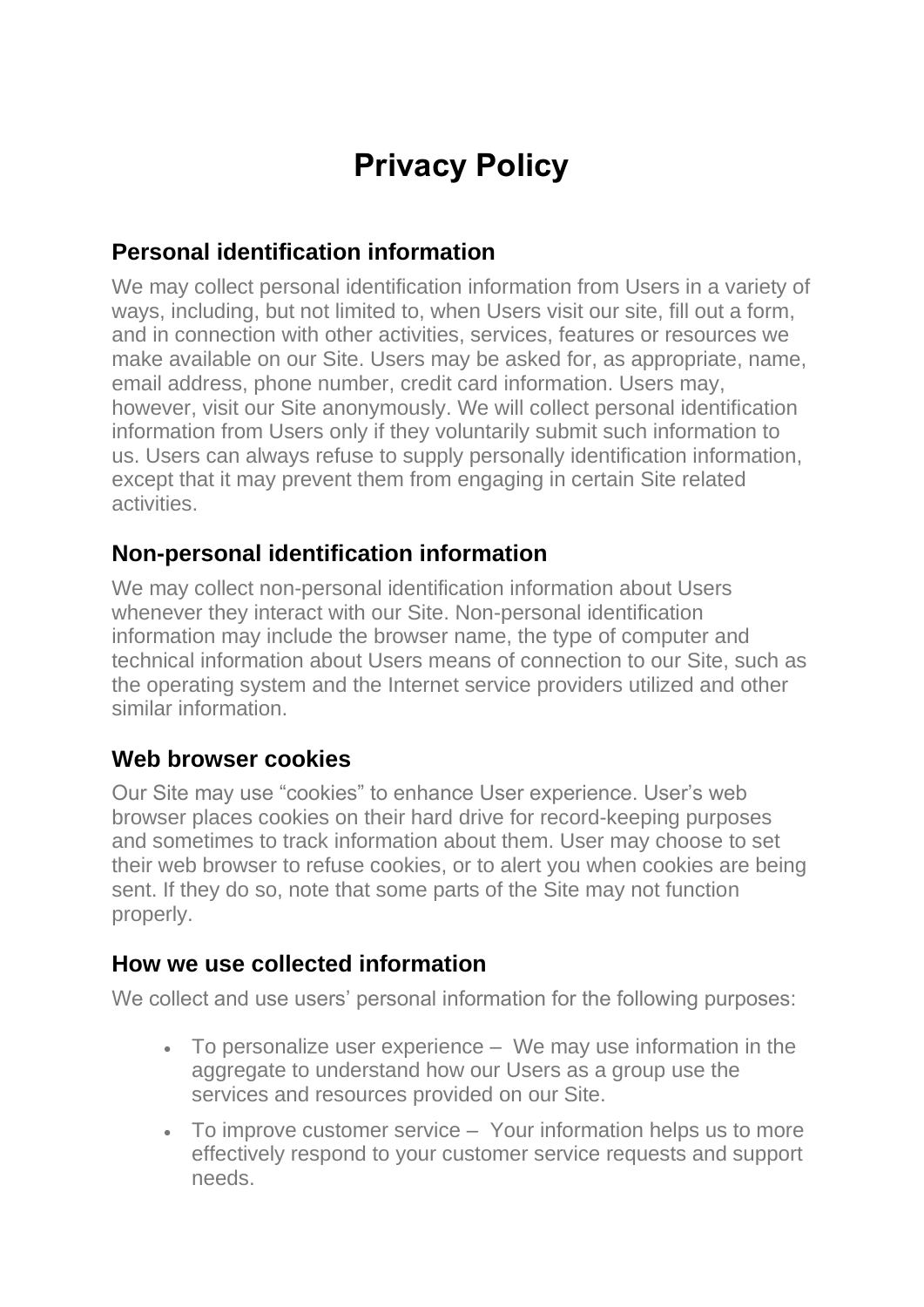- To process transactions We may use the information Users provide about themselves when placing an order only to provide service to that order. We do not share this information with outside parties except to the extent necessary to provide the service.
- To send periodic emails The email address Users provide for order processing, will only be used to send them information and updates pertaining to their order. It may also be used to respond to their inquiries, and/or other requests or questions. If User decides to opt-in to our mailing list, they will receive emails that may include company news, updates, related product or service information, etc. If at any time the User would like to unsubscribe from receiving future emails, we include detailed unsubscribe instructions at the bottom of each email.

## **How we protect your information**

We adopt appropriate data collection, storage and processing practices and security measures to protect against unauthorized access, alteration, disclosure or destruction of your personal information, username, password, transaction information and data stored on our Site.

# **Sharing your personal information**

We do not sell, trade, or rent Users personal identification information to others. We may share generic aggregated demographic information not linked to any personal identification information regarding visitors and users with our business partners, trusted affiliates and advertisers for the purposes outlined above. We may use third party service providers to help us operate our business and the Site or administer activities on our behalf, such as sending out newsletters or surveys. We may share your information with these third parties for those limited purposes provided that you have given us your permission.

## **Third party websites**

Users may find advertising or other content on our Site that link to the sites and services of our partners, suppliers, advertisers, sponsors, licensors and other third parties. We do not control the content or links that appear on these sites and are not responsible for the practices employed by websites linked to or from our Site. In addition, these sites or services, including their content and links, may be constantly changing. These sites and services may have their own privacy policies and customer service policies. Browsing and interaction on any other website, including websites which have a link to our Site, is subject to that website's own terms and policies.